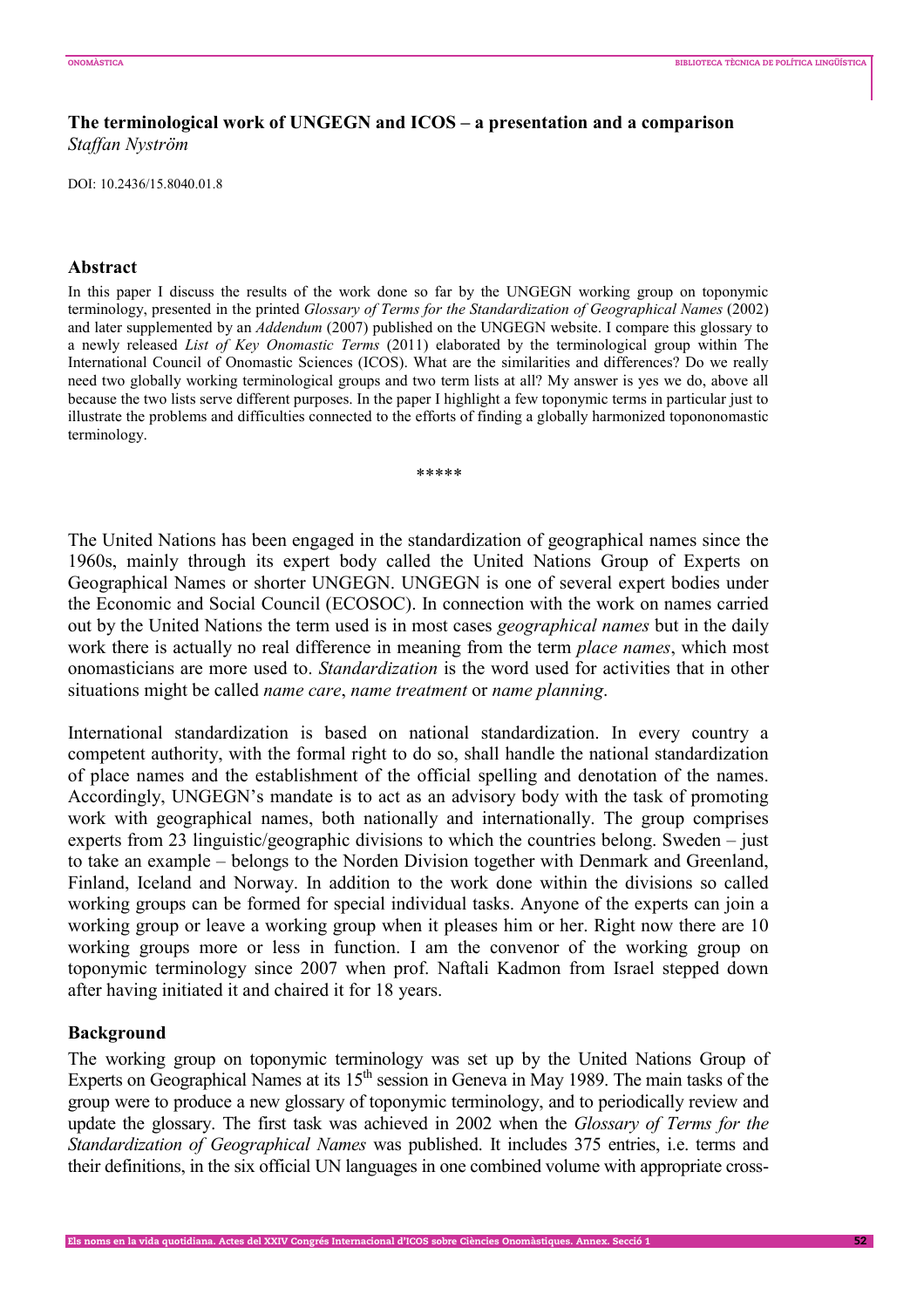referencing. The UN languages are Arabic, Chinese, English, French, Russian, and Spanish. Today the glossary exists – more or less completely – also in other languages, e.g. German, Portuguese and Swedish. In the following presentation I use the English version only.

In resolution VIII/3 (Berlin, 2002) the Eighth United Nations Conference on the Standardization of Geographical Names (UNCSGN) recognized that "terminology is not at a standstill, and that future developments will require additions and/or amendments to the definitions of terms" and recommended that the working group on toponymic terminology continue to function. At the ninth conference in New York (2007) a total of 23 entries were approved for insertion in the glossary. 12 of these were terms whose definitions had been amended, and the other 11 were additional terms not included in the 2002 glossary at all.

Both the glossary and the addendum are now posted on the UNGEGN website. http://unstats.un.org/unsd/geoinfo/UNGEGN/default.html.

Besides UNGEGN there is another international terminology group producing a list of terms, namely the terminology group of ICOS (The International Council of Onomastic Sciences). Some years ago a joint group was formed on my initiative to ensure that experience and information are transferred between these globally working terminology groups. During a meeting in Toronto 2008 the joint group decided that a comparison be made between the two terminology lists of UNGEGN and ICOS in order to pinpoint any interesting discrepancies between them. I presented the first and preliminary results of such a comparison at the  $25<sup>th</sup>$ UNGEGN session in Nairobi, Kenya, in May 2009.

### **The 2009 comparison**

As mentioned above the UNGEGN glossary was first published in 2002, as the result of many years of dicussions and preparation. The ICOS group – on the other hand – was initiated by Milan Harvalík that very same year at the ICOS congress in Uppsala, Sweden, and a terminology group within ICOS has been working on and off since then. The ICOS "List of Key Onomastic Terms" is still preliminary, and it was even more so when I first compared the lists in 2009. The ICOS list is a living document that is meant to grow in different ways during the next few years, and it is also meant to be revised on a continuous basis.

At the moment (September 2011) the UNGEGN glossary has 386 entries (with individual numbers) including the 11 new terms presented in the addendum dating from November 2007. Of these approximately 140 are cross-references of some kind. Very common – more than half of these – are double entries like:

| 082 | extraterrestrial feature  | See feature, extraterrestrial.                                                                                                  |
|-----|---------------------------|---------------------------------------------------------------------------------------------------------------------------------|
| 088 | feature, extraterrestrial | A $\rightarrow$ topographic feature on any planet other than Earth, or on a<br>satellite. <i>Example</i> : a crater on the moon |

This gives two entries (082 and 088) but only one definition. Quite a few are also the synonyms with one common definition, like:

| -086 | feature name | <i>See</i> toponym                                                                                                                                                      |
|------|--------------|-------------------------------------------------------------------------------------------------------------------------------------------------------------------------|
| 339  | toponym      | Proper noun applied to a $\rightarrow$ <b>topographic feature.</b> Comprehensive<br>term for $\rightarrow$ geographical names and $\rightarrow$ extraterrestrial names. |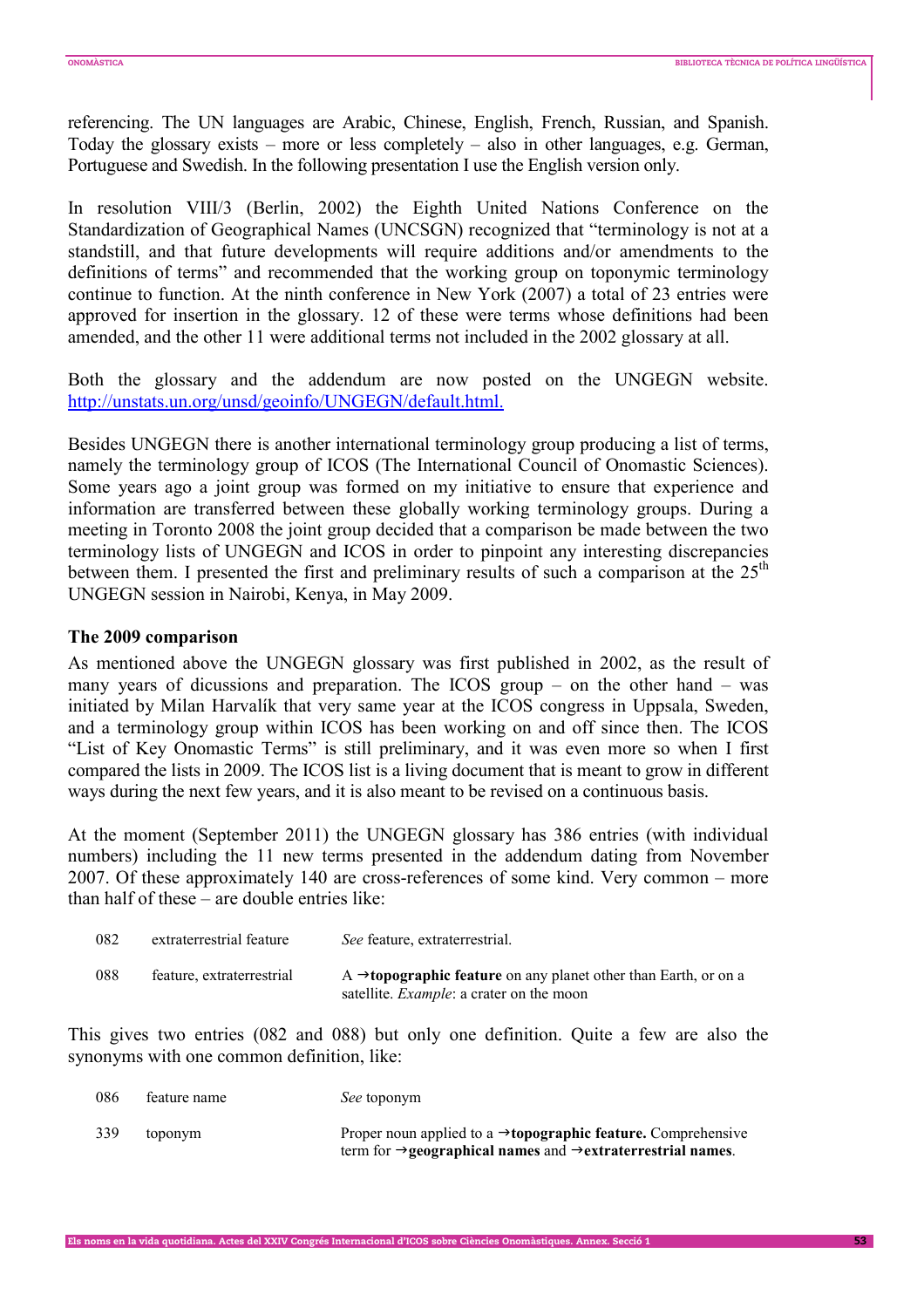Again we have more entries than really defined terms, which means – in fact – that there are not 386 but around 310 unique terms with approximately 245 different definitions in the UNGEGN glossary. That is still a high number if we compare it with the ICOS list which had 73 entries in 2009 when I made the first comparison. Today there are 70, out of which 19 are only crossreferences to another "synonymous" term with the same definition, like these two examples:

> **animal name** – see **zoonym** or **Christian name** – see **first name**

Of these 70 entries only 19 are found in the UNGEGN glossary as well, which means that the main part, 51 terms, are not used in the UNGEGN glossary at all, so no comparison can be made. However, this is not as strange as it might sound at first. The ICOS list covers a wider range of onomastics and thereby includes terms connected to other name categories than place names, e.g. personal names, brand names, and names of animals. This explains why terms like *by-name*, *first name*, *hagionym*, *nickname*, *pseudonym*, and *zoonym* are included by ICOS but not by UNGEGN.

At the same time the ICOS list in some cases uses – as entries – a more complete group of terms, linguistically related or closely connected to each other. This means, for instance, that while the UNGEGN glossary has only the term *onomastics*, the ICOS list also includes *onomastician*, *onomasticon*, *onym*, *onymisation*, and *onymy*.

On the other hand, many terms in the UNGEGN glossary are not used for onomastic matters in the first place, which explains why they are of less interest to ICOS. Some terms reflect a geographical perspective rather than a linguistic, and terms like *batch processing*, *computor program*, *coded representation*, *donor script*, *file format*, *map script*, *rectangular coordinates*, *reversability*, and *UTM grid* are of a more technical nature and will probably never be used in the ICOS "List of Key Onomastic Terms". And perhaps they should not have been included in the UNGEGN glossary either, if the glossary had been elaborated today. We must bear in mind that the work on the UNGEGN glossary started more than 20 years ago.

But, as I mentioned, 19 terms are now shared by the two lists. They are: *allonym*, *anthroponym*, *choronym*, *endonym*, *eponym*, *ethnonym*, *exonym*, *geographical name*, *hodonym*, *hydronym*, *name*, *odonym*, *onomastics*, *oronym*, *place name*, *proper name*, *toponomastics*, *toponym* and *toponymy*. The definitions are in some cases identical, in other cases they differ only in details. Since the UNGEGN glossary already exists, the ICOS terminology group has had the possibility to start from that and to consider if the definitions used there are acceptable. If they are, there is of course no need to make a new one.

Occasionally the definitions indicate that further discussions are needed within both groups and between the groups, and perhaps some changes and amendments in the UNGEGN glossary will be necessary as well. Many terms have been discussed lately by the UNGEGN working group but no changes have been formally decided since I took over as convenor of the group in 2007. There are for instance some important terms in the ICOS list that are not found in the UNGEGN glossary, but maybe ought to be inserted there. Terms like *field name*, *microtoponym*, and *settlement name* are perhaps a bit tricky to define but they are useful. Good definitions are needed since the phenomena they cover are often treated by geographers, cartographers and onomasticians.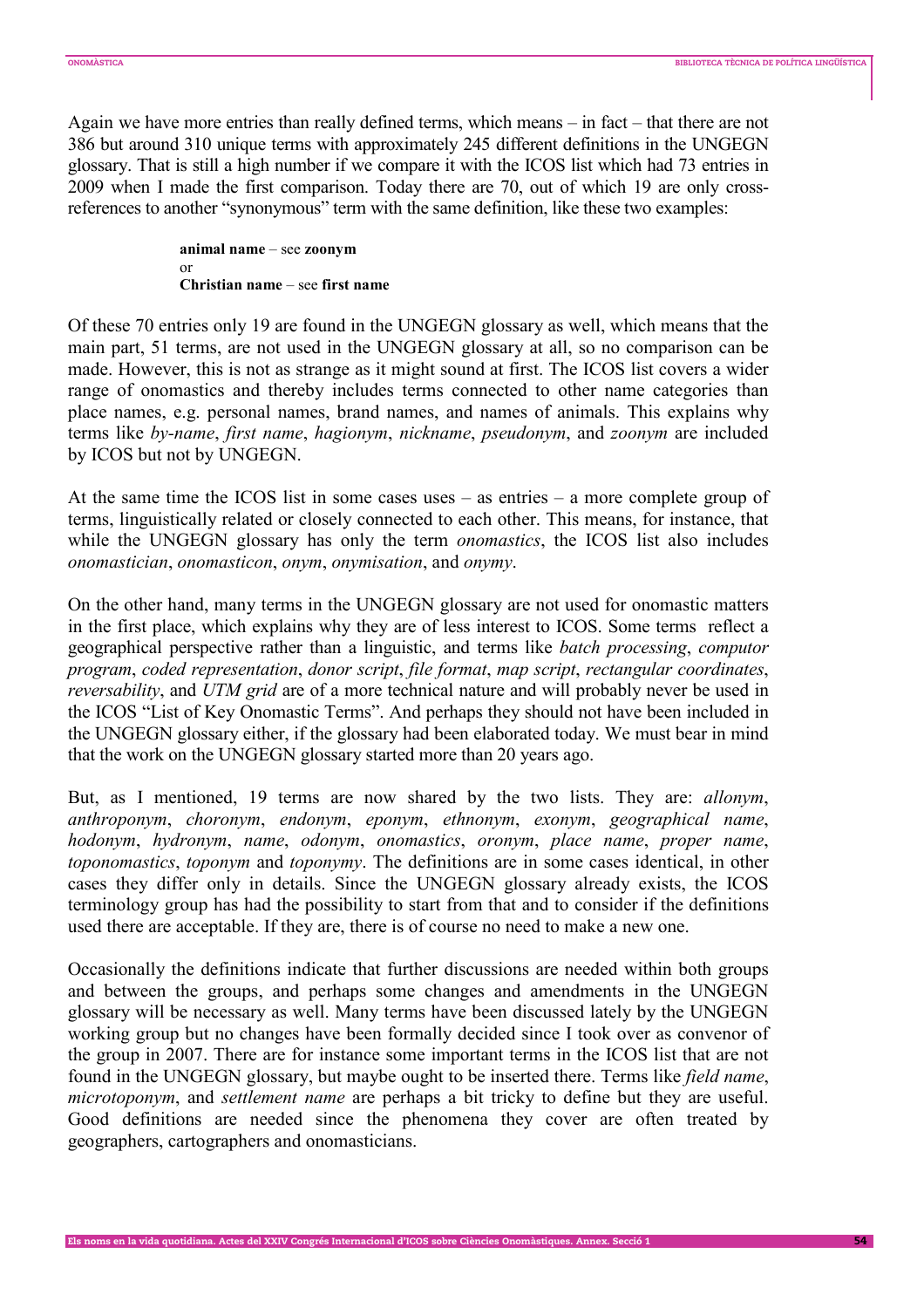# **Further examples**

Before I show some more examples I just want to emphasize that the UNGEGN working group on toponymic terminology in accordance with resolution VIII/3 have continued to discuss the approved and published terms in the glossary as well as further amendments and additions. We also have initiated a process for creating a database from the existing records of the UNGEGN glossary (2002) and its addendum (2007). If – or rather when – the suggested database is realized, the glossary will be more flexible; additions and amendments will be much easier to handle, and cross-references and comparisons between the language versions will be quicker. A prototype –an embryo– of such a database do exist in Copenhagen, so far handled by Peder Gammeltoft, the present chairman of the Norden Division. We will continue to work on that database.

Sometimes the differences between the two lists are marginal, perhaps only a matter of stylistics or some extra examples added, like the term *choronym* (cf. name–proper name; large–larger):

| choronym               |                                                                                |
|------------------------|--------------------------------------------------------------------------------|
| <b>UNGEGN Addendum</b> | Name of a large geographical or administrative unit of land. <i>Examples</i> : |
|                        | Yorkshire; Ar-Rub'; al-Khāli; Missiones; Attiki.                               |
| ICOS:                  | Proper name of a larger geographical or administrative unit of land $-e.g.$    |
|                        | Africa, Sibir' (Siberia), Suomi, Dalmacija, Toscana, Bretagne,                 |
|                        | Steiermark, Castilla, La Mancha. (NOTE: In some languages the term             |
|                        | <b>macrotoponym</b> is used for an inhabited large area).                      |

Sometimes the differences are bigger, for instance when there are two alternative terms, like *hodonym–odonym*, and priority is not given to the same one. UNGEGN uses the term *hodonym* as entry number 129 but refers to the *h*-less form *odonym*, while ICOS under *hodonym* gives a complete definition: 'route name ...' etc. with examples.

| hodonym<br>UNGEGN: | <i>See</i> odonym.                                                                                                                                                                                                        |
|--------------------|---------------------------------------------------------------------------------------------------------------------------------------------------------------------------------------------------------------------------|
| ICOS:              | Route proper name (i.e. proper name of a street, square, motorway, country<br>road, path, tunnel, ford, bridge, footbridge, railway line etc.) – e.g. <i>Portobello</i><br>Road, Eurotunnel, Via Baltica, Marktgasse, D1. |

Under entry 247 *odonym* – on the other hand – UNGEGN gives a definition with examples, while ICOS from \**odonym* refers to *hodonym* and also puts an asterisk on the entry, which means that this form is not recommendable.

| odonym  |                                                                                                                                                                                                                                     |
|---------|-------------------------------------------------------------------------------------------------------------------------------------------------------------------------------------------------------------------------------------|
| UNGEGN: | $\rightarrow$ <b>Proper noun</b> of a traffic route feature. <i>Examples</i> : Via Appia (historical<br>road); Airway Amber (air traffic route); M4 (motorway); Fleet Street;<br>Piccadilly Circus; Darb ar-Hajj (pilgrim's route). |
| ICOS:   | See hodonym                                                                                                                                                                                                                         |

In some cases it is obvious that the scientific perspectives are different: the ICOS list defines the onomastic or linguistic term while the UNGEGN glossary instead defines the topographic object. See for instance how *hydronym* is treated:

From *hydronym* UNGEGN refers both to *toponym* and to *hydrographic feature* but no definition of the term is given here. Under *hydrographic feature* there is yet another reference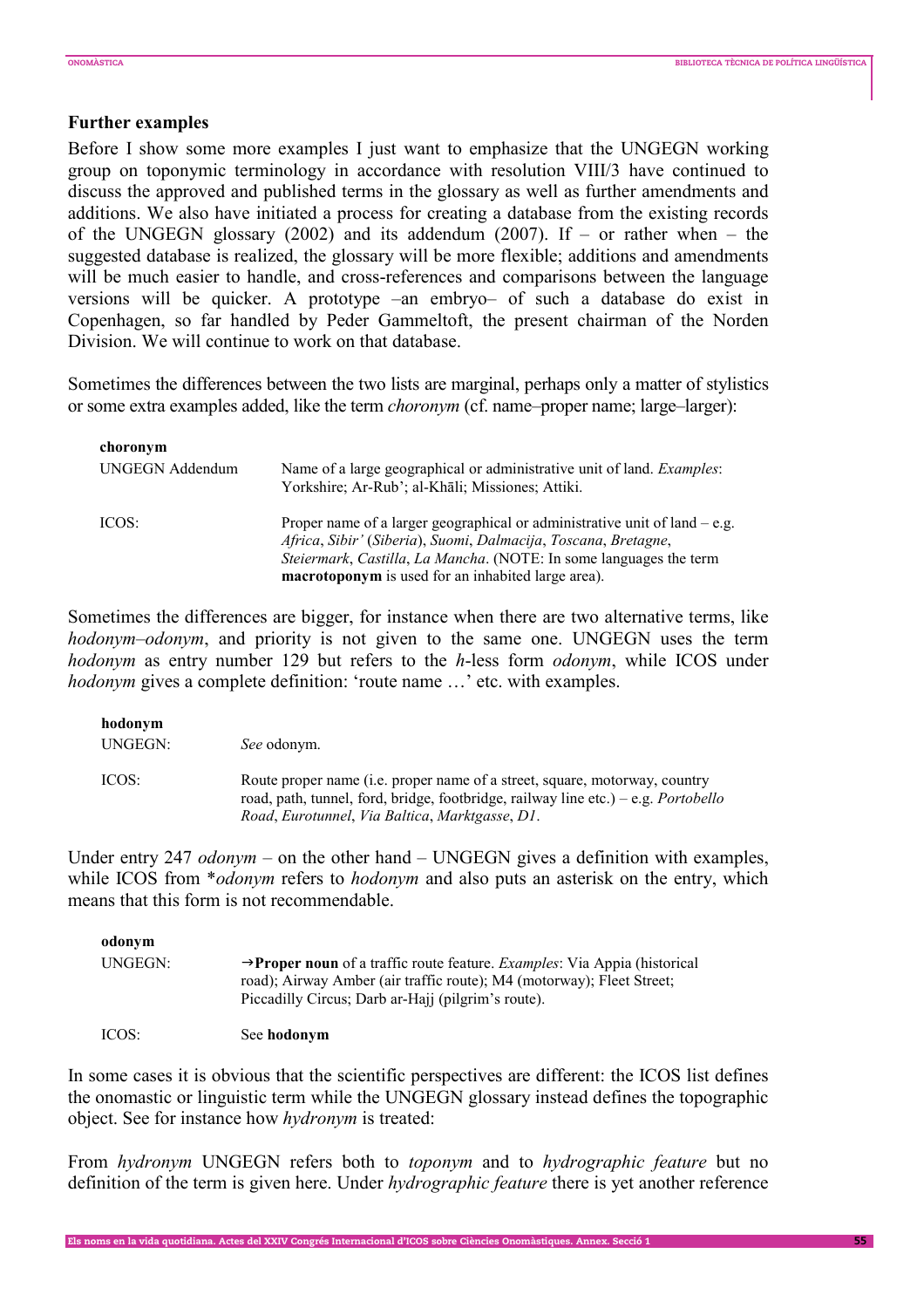to *feature, hydrographic* where a definition of the object, not of the term, is found. ICOS on the other hand defines the onomastic term. It looks like this:

| hydronym |                       |                                                                                                                                                                                                                                         |
|----------|-----------------------|-----------------------------------------------------------------------------------------------------------------------------------------------------------------------------------------------------------------------------------------|
| UNGEGN:  |                       |                                                                                                                                                                                                                                         |
| 132      | hydronym              | $\rightarrow$ Toponym applied to a $\rightarrow$ hydrographic feature.                                                                                                                                                                  |
| 131      | hydrographic feature  | See feature, hydrographic.                                                                                                                                                                                                              |
| 090      | feature, hydrographic | $\rightarrow$ Topographic feature consisting of water, or associated mainly<br>with water but not consisting of dry land. Examples: lake;<br>underground reservoir; but not an island.                                                  |
| ICOS:    |                       | Name of a body of water (i.e. name of a sea, bay, strait, lake, swamp,<br>fishpond, storage lake, spring, well, river, brook, waterfall etc.) –<br>e.g. Atlantic Ocean, Ostsee, Golf du Lion, Lake Superior, Huang He,<br>Niagara Falls |

A difference in perspective can also be seen in the term *oronym* where the definitions are slightly different. ICOS gives a comment in a note:

| oronym<br><b>UNGEGN Addendum:</b> | Name of a vertically structured formation of the terrain (including)<br>the sea bed), for example, names of mountains, mountain ranges, sea<br>mounts, hills or highlands. Examples: Matterhorn; Gaurīšankar; Fuji<br>San; Sierra Madre; Mid-Atlantic Ridge.                                                                                |
|-----------------------------------|---------------------------------------------------------------------------------------------------------------------------------------------------------------------------------------------------------------------------------------------------------------------------------------------------------------------------------------------|
| ICOS:                             | Proper name of an elevated formation of the terrain ( <i>i.e.</i> name of a<br>mountain, mountain range, highland, upland, hill, rock etc.) -<br>Aconcagua, Elbrus, Rocky Mountains, die Alpen. (NOTE: By<br>geographers the term or onym is sometimes used in a broader sense<br>and includes also proper names of valleys, lowlands etc.) |

This notion (in the note) that "vertically structured" also can include valleys, ravines and the like is not actually mentioned in the approved definition in the UNGEGN glossary. It emanates from discussions we have had for instance within the UNGEGN working group.

### **The basic terms** *name* **and** *toponymy*

A few differences can be seen also in the very basic terms we use; let me start with the term *name.* It looks like this:

| UNGEGN:                  |              |                                                                                                                                                                                                                        |  |
|--------------------------|--------------|------------------------------------------------------------------------------------------------------------------------------------------------------------------------------------------------------------------------|--|
| 209                      | name         | (a) See noun, proper.<br>(b) In the specifik context of this glossary: a $\rightarrow$ toponym<br>A word that uniquely identifies an individual person, place or thing.<br><i>Examples: Albert, Beijing, Budapest.</i> |  |
| 246                      | noun, proper |                                                                                                                                                                                                                        |  |
| ICOS:                    |              |                                                                                                                                                                                                                        |  |
| $name - see proper name$ |              |                                                                                                                                                                                                                        |  |
| proper name              |              | Linguistic expression that uniquely identifies a person, a group of<br>persons, a place, an animal or an object (ship, train ) – e.g. Earth,                                                                           |  |
|                          |              | Zambezi, Chile, Beijing, David, Victoria, Miikulainen, Hyundai,                                                                                                                                                        |  |
|                          |              | Sony, das Erzgebirge.                                                                                                                                                                                                  |  |

UNGEGN refers from the entry *name* to the entry *noun, proper* where we find the definition "a word that uniquely identifies …etc.". Taking into account the long debate about the